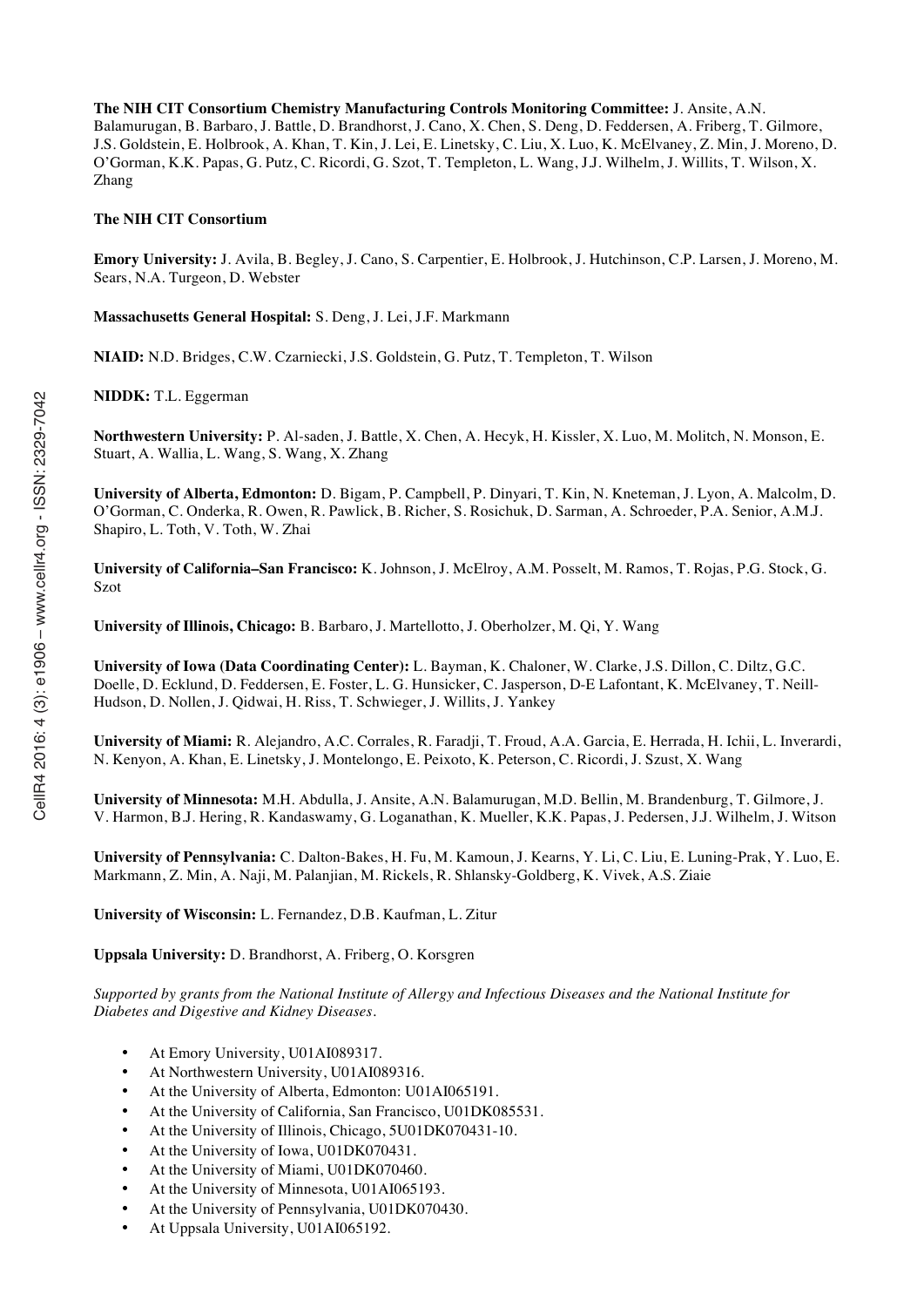*In addition, the study was supported by the following GCRC and CTSA awards:*

- At Emory University: UL1TR000454.
- At Northwestern University: 5UL1RR025741 and 8UL1TR000150.
- At the University of California, San Francisco, UL1TR000004.
- At the University of Illinois, Chicago, UL1TR000050.
- At the University of Miami: 1UL1TR000460.
- At the University of Minnesota: 5M01-RR000400 and UL1TR000114.
- At the University of Pennsylvania: UL1TR000003.

Address correspondence to: Camillo Ricordi MD, Chairman, CIT Steering Committee, ricordi@miami.edu

# **To cite this article**

*Raw Material Specification, Heparin Sodium Injection, USP – Standard Operating Procedure of the NIH Clinical Islet Transplantation Consortium*

CellR4 2016; 4 (3): e1906